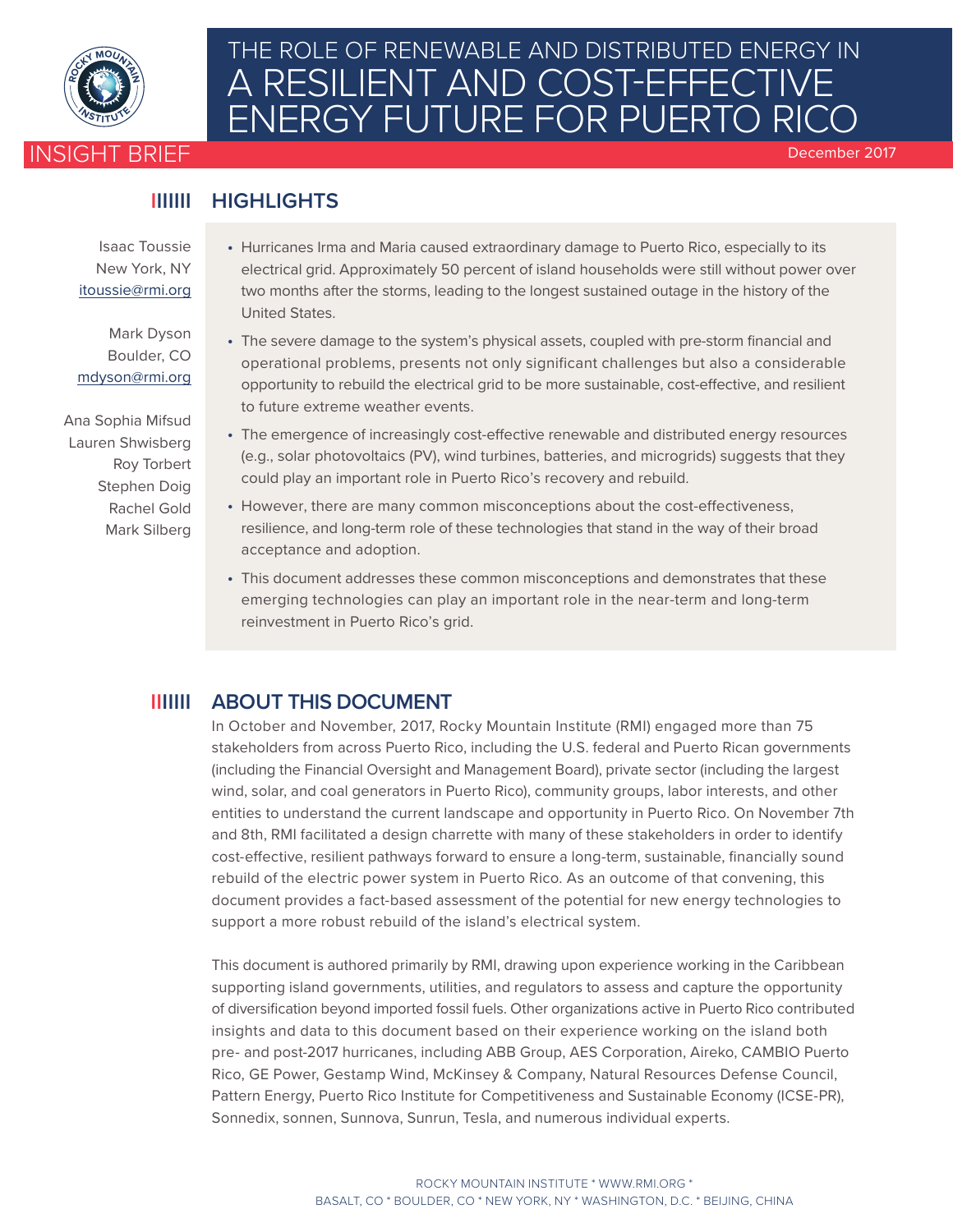## **THE ROLE OF RENEWABLE AND DISTRIBUTED ENERGY IN A RESILIENT 02 AND COST-EFFECTIVE ENERGY FUTURE FOR PUERTO RICO**

The group contributing to the body of work represented in this document continues to grow as many within and outside Puerto Rico offer their knowledge and insight to aid in the development of a more cost-effective, clean, and resilient grid.

#### **IIIIIII SITUATION**

Hurricanes Irma and Maria brought sustained winds above 150 miles an hour along with heavy rains causing widespread destruction throughout Puerto Rico and nearby island communities. These storms destroyed fragile transmission and distribution lines throughout the island, exacerbating the humanitarian crisis with a prolonged lack of power. Two months after the storm, the grid remained unstable, with about [50 percent of island households still without power](https://www.washingtonpost.com/graphics/2017/national/puerto-rico-hurricane-recovery/?utm_term=.8d6d29dac91b), causing the longest sustained outage in the history of the United States. Puerto Rico Electric Power Authority (PREPA)—the island's monopoly electric utility and the largest public power agency in the United States—and the U.S. Army Corps of Engineers (USACE) estimate it may take many more months to provide power to the entire island and perhaps several years to rebuild the entire grid to pre-storm conditions.

The severe damage caused by the hurricanes opens a considerable opportunity to rebuild the electrical grid to be more sustainable, cost-effective, and resilient to future extreme weather conditions. In the last five years, the technological capability and economics of deployed new energy technologies such as utility-scale, distributed, and community-scale renewable energy; microgrids; energy storage; and demand flexibility have rapidly improved, and have been deployed and tested at scale across the world. At their current level of maturity, these technologies can play a crucial role in Puerto Rico's short- and long-term energy future, capable of supporting a better electricity system for Puerto Ricans.

This document addresses frequently cited concerns about new technologies and their costs, reliability, and resilience benefits, and describes the role these technologies can play in both the short- and long-term rebuilding of Puerto Rico's electrical system.

#### **IIIIIII CONCERN: NEW ENERGY TECHNOLOGIES ARE NOT COST-EFFECTIVE**

### **1. Reality: Renewable energy is cost-effective due to steep price declines in recent years**

Historically, the claim that renewable energy is not cost-effective when compared with incumbent options has been true. But over the past decade, policies driven by industrialized nations have been successful in building a robust global competitive business environment that has both stimulated demand and significantly augmented learning and downward price pressure for renewables. This has made the manufacturing, distribution, sale, installation, and operation of new energy technologies competitive, and in many cases cheaper and more readily available than incumbent options for power generation.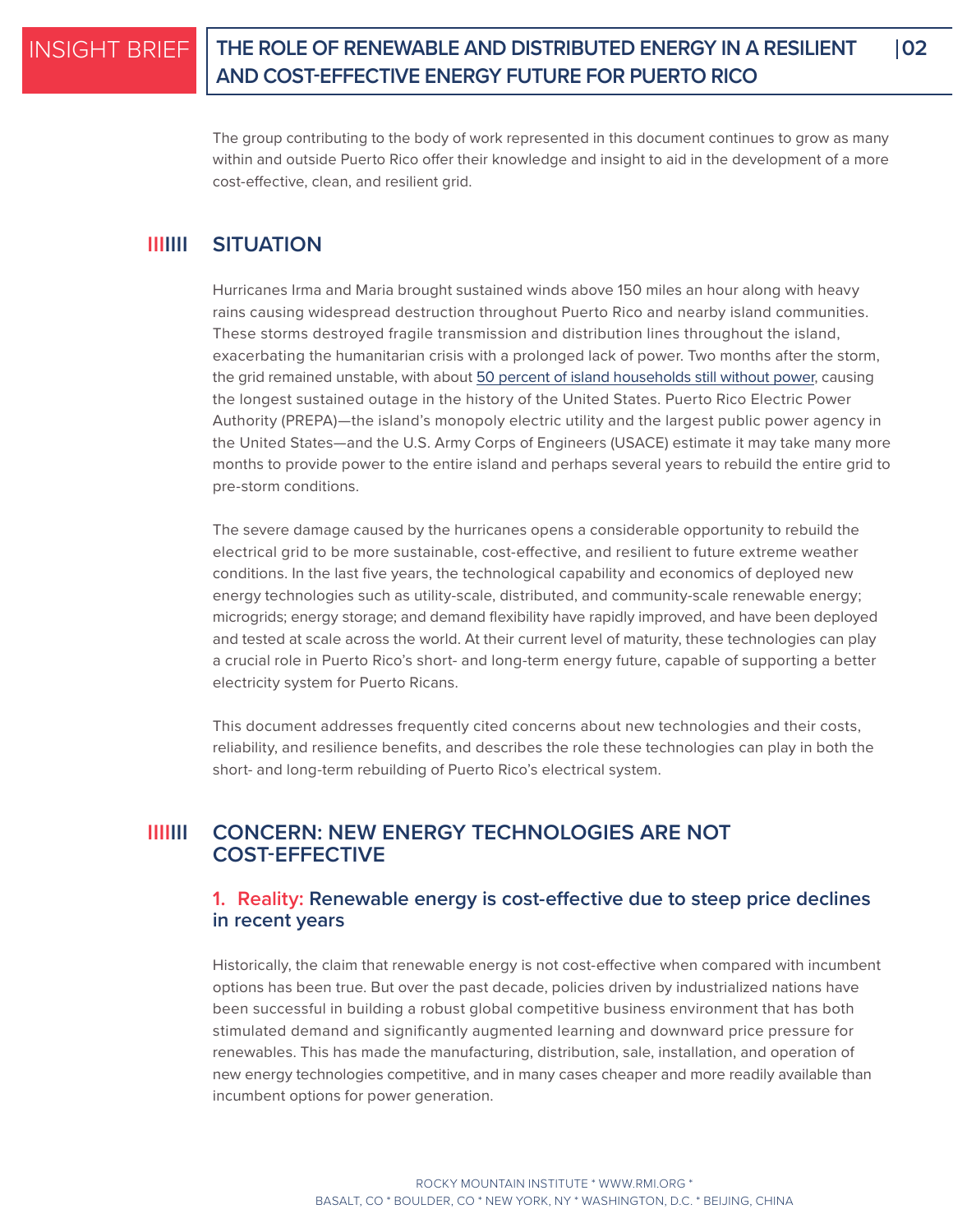## **THE ROLE OF RENEWABLE AND DISTRIBUTED ENERGY IN A RESILIENT 03 AND COST-EFFECTIVE ENERGY FUTURE FOR PUERTO RICO**

As a result, global utility-scale solar and wind prices have [decreased by 86 percent and 67 percent](https://www.lazard.com/media/450337/lazard-levelized-cost-of-energy-version-110.pdf) respectively, from 2009–2017, and regional solar and wind prices are now cost-competitive with the existing fossil fuel-based generation in Puerto Rico. Based on RMI analysis of PREPA operational data and multiple quotes and bids from project developers across the Caribbean, prices for recent solar and wind projects in the region have ranged from \$0.08/kWh to \$0.15/ kWh and \$0.07/kWh to \$0.20/kWh, respectively, while operating costs from existing fossil fuel generation in Puerto Rico range from \$0.09/kWh to \$0.28/kWh. (Note that these numbers should not be compared to retail rates in Puerto Rico, as utility retail rates also include delivery costs.)

### **Figure 1: Cost of existing Puerto Rico generation compared to new renewable energy projects**



Source: RMI analysis of PREPA data and benchmark PPA prices across Caribbean region.

ROCKY MOUNTAIN INSTITUTE \* [WWW.RMI.ORG](http://www.RMI.org) \* BASALT, CO \* BOULDER, CO \* NEW YORK, NY \* WASHINGTON, D.C. \* BEIJING, CHINA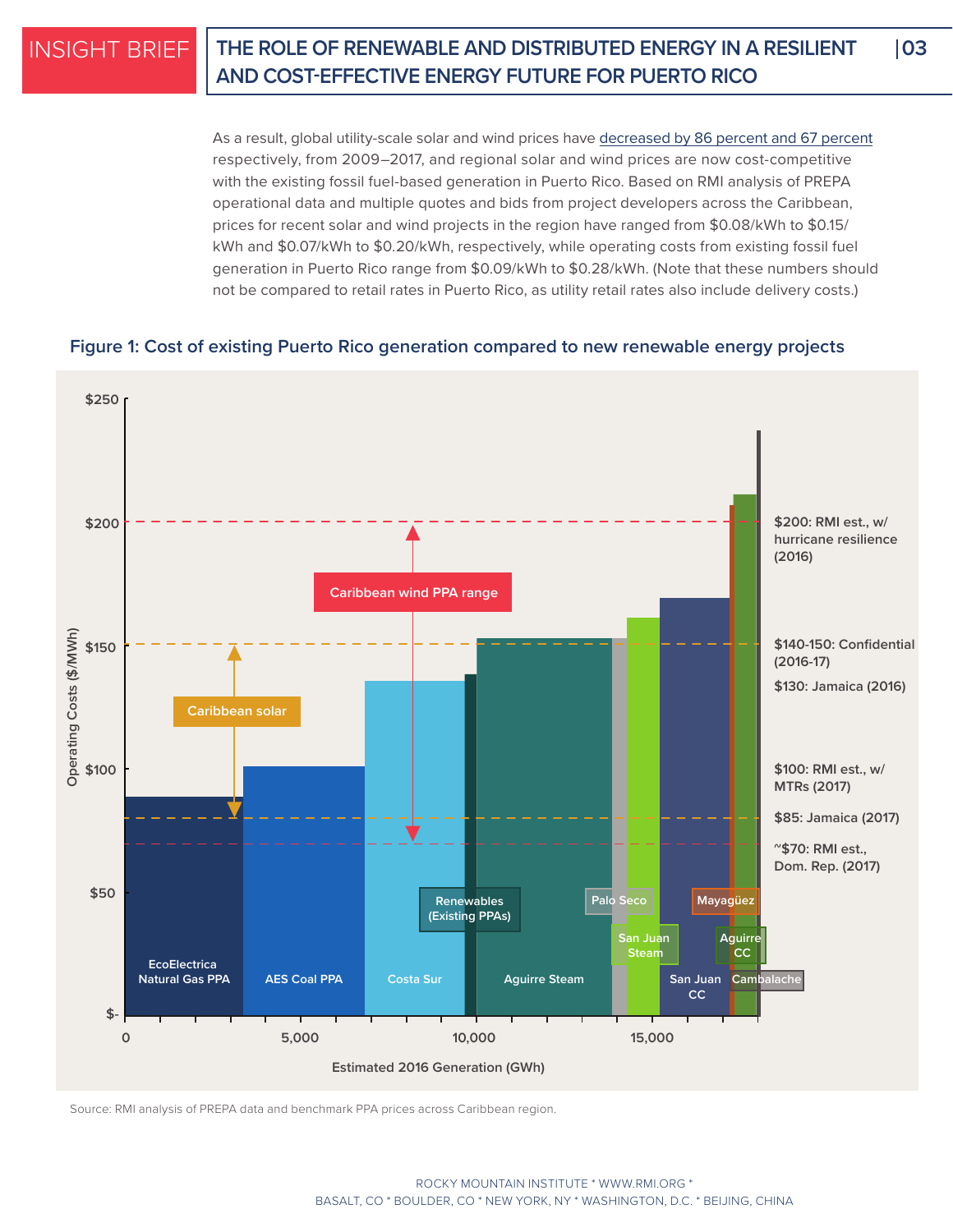# **THE ROLE OF RENEWABLE AND DISTRIBUTED ENERGY IN A RESILIENT 04 AND COST-EFFECTIVE ENERGY FUTURE FOR PUERTO RICO**

Going forward, renewables will almost certainly be more cost-effective as the trend of decreasing renewable prices continues, while imported fossil fuel prices remain relatively high and volatile. Project developers estimate that new, large-scale solar PV generation facilities in Puerto Rico could be delivered at \$0.05/kWh to \$0.06/kWh in 2018–2019 (exclusive of transmission). Recognizing, harnessing, and furthering these cost trends, for example through competitive procurement processes, can ensure least-cost energy resources contribute significantly to Puerto Rico's energy future.

## **2. Reality: Energy storage is already cost-effective for many applications, and is trending downward in price**

While the cost of dedicated energy storage (e.g., batteries including lithium-ion, lead acid, and vanadium flow) has historically been a barrier, globally, costs have come down [70 percent from](https://data.bloomberglp.com/bnef/sites/14/2017/09/BNEF-Summit-London-2017-Michael-Liebreich-State-of-the-Industry.pdf)  [2010 to 2016](https://data.bloomberglp.com/bnef/sites/14/2017/09/BNEF-Summit-London-2017-Michael-Liebreich-State-of-the-Industry.pdf), and the trend is expected to continue with costs likely to come down [another 50](https://www.mckinsey.com/business-functions/sustainability-and-resource-productivity/our-insights/the-new-economics-of-energy-storage)  [percent by 2020.](https://www.mckinsey.com/business-functions/sustainability-and-resource-productivity/our-insights/the-new-economics-of-energy-storage) As a result, even at today's prices, combining a renewable energy system with batteries can be less expensive than the fossil fuel alternative, while providing numerous other benefits including reduced carbon emissions, resilience to fuel supply or grid disruptions, and reduction in exposure to fuel price risk.

Two recent examples in the U.S. demonstrate the emerging competitiveness of storage and its growing role on the grid. In Arizona, NextEra Energy Resources recently signed an agreement with Tucson Electric Power for a solar and storage facility for [less than \\$0.045/kWh.](https://www.utilitydive.com/news/how-can-tucson-electric-get-solar-storage-for-45kwh/443715/) In Hawaii, AES Corporation will deliver 28 MW of PV combined with a 20 MW, 100 MWh battery system, providing Kauai Island Electric Cooperative with dispatchable renewable energy at a [contracted price of \\$0.11/](https://www.utilitydive.com/news/hawaii-co-op-signs-deal-for-solarstorage-project-at-11kwh/433744/) [kWh.](https://www.utilitydive.com/news/hawaii-co-op-signs-deal-for-solarstorage-project-at-11kwh/433744/) Such storage systems can also provide other benefits, for example by allowing thermal power plants to operate at optimal efficiency levels.

In Puerto Rico, project developers estimate that a long-duration battery-based energy storage system (e.g., 10-hour duration) integrated with solar PV could provide energy for approximately \$0.095–\$0.115/kWh.1 Energy storage thus represents a cost-effective method for moving solar energy into nighttime hours and directly reducing the costs of imported fossil fuels.

## **3. Reality: Microgrids can cost-effectively improve resilience**

Large-scale renewable energy and battery storage projects can be achieved at very low cost, due in part to economies of scale in project size. However, smaller-scale community systems, distributed nearer to customers, even if somewhat more expensive, can often provide significant additional value. One increasingly common model is a microgrid: a collection of loads, generators, and/or storage, ranging in scale from a single building to an entire city, that is typically gridconnected but can disconnect safely ("island") and continue operating in cases where the main grid goes down.

<sup>1</sup> Comments provided by AES Corporation to PREC, November 20, 2017, Case No. CEPR-IN-2017-0002.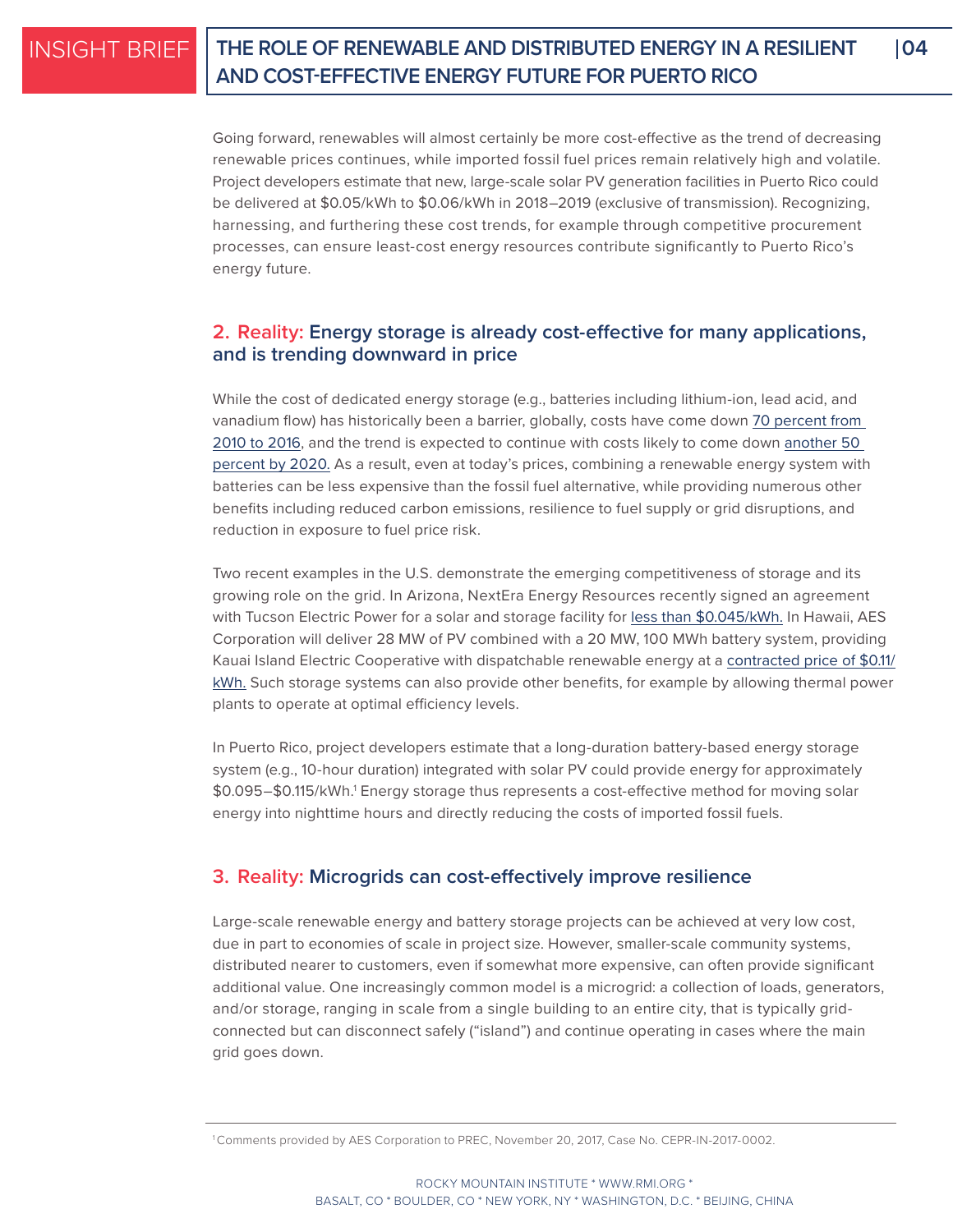## **THE ROLE OF RENEWABLE AND DISTRIBUTED ENERGY IN A RESILIENT 05 AND COST-EFFECTIVE ENERGY FUTURE FOR PUERTO RICO**

Microgrid projects typically come at a cost premium compared to the average cost of service of large-scale grids, but offer an opportunity to avoid incurring resilience-related costs in other areas of the grid. The median price of microgrids in the U.S. is [\\$2,971/kW,](https://www.greentechmedia.com/research/report/us-microgrids-2017#gs.VUfWwtw) or between two and three times higher than large-scale generating resources, but these can also offset grid-related investments otherwise necessary to provide reliability and resilience. For example, microgrids in [Borrego Springs, CA](http://www.energy.ca.gov/research/notices/2015-10-07_workshop/presentations/03_SDG_and_E_BorregoSprings_10-7-15.pdf); [Houston, TX](http://www.powermag.com/microgrid-system-keeps-houston-grocery-stores-open-in-wake-of-harvey/); and the [Bronx, NY](https://www.forbes.com/forbes/welcome/?toURL=https://www.forbes.com/sites/williampentland/2012/10/31/where-the-lights-stayed-on-during-hurricane-sandy/&refURL=&referrer=#55709cf67074) have demonstrated resilience through natural disasters, powering thousands of customer homes and businesses without the expense of stormhardening all components of the grids that serve them (e.g., underground distribution networks, concrete towers). Such microgrids also minimize lost economic productivity during a wider grid disruption, minimize land use and transmission requirements for central generation, and minimize the portion of electricity bills used to buy imported fossil fuels.

In Puerto Rico, RMI interviews with project developers suggest that it is possible to deploy solar and battery-based microgrids, with optional diesel backup, for between \$0.18–\$0.24/kWh for remote communities and/or small-scale (<1 MW) systems sited at large businesses. These anticipated costs are higher than energy production at many of Puerto Rico's existing generating stations and higher than average rates, but could prove more cost-effective than storm-hardening difficult and remote parts of the grid against another category 4 or 5 hurricane that could occur in future years.

### **4. Reality: End-use efficiency is a large and cost-effective energy resource**

Utilities in the United States have decades of experience in investing in energy efficiency programs and technologies that avoid the need to build conventional, supply-side alternatives to generate and deliver power. Leading U.S. utilities have [saved 3 percent per year](http://aceee.org/research-report/u1707) on retail sales through energy efficiency investments, and average total resource costs for energy efficiency programs across the country are [less than \\$0.05/kWh,](https://emp.lbl.gov/sites/all/files/total-cost-of-saved-energy.pdf) significantly lower than Puerto Rico's existing marginal generation costs.

A [study by University of Puerto Rico Mayagüez](http://www.ijeit.com/vol%202/Issue%208/IJEIT1412201302_01.pdf) researchers in 2013 found a potential for 26 percent energy savings from energy efficiency in Puerto Rico over a 10-year period. Regional experience in the Caribbean suggests that this resource can be cost-effective; energy-efficiency lighting programs cost  $\textdegree$ \$0.02/kWh, while island-wide efficiency portfolios of different technologies range from \$0.05-\$0.07/kWh.<sup>2</sup> Given the damage to Puerto Rican homes as a result of the 2017 hurricanes, some efficiency measures may be more cost-effective than they are in other contexts; for example, rooftop solar hot water systems—which are already in Puerto Rican building codes can be procured at scale and installed at lower cost when combined with recovery efforts targeted at repairing residential roofs.

<sup>&</sup>lt;sup>2</sup> Based on RMI analysis of nearby Caribbean island nations' energy efficiency potential and cost curves.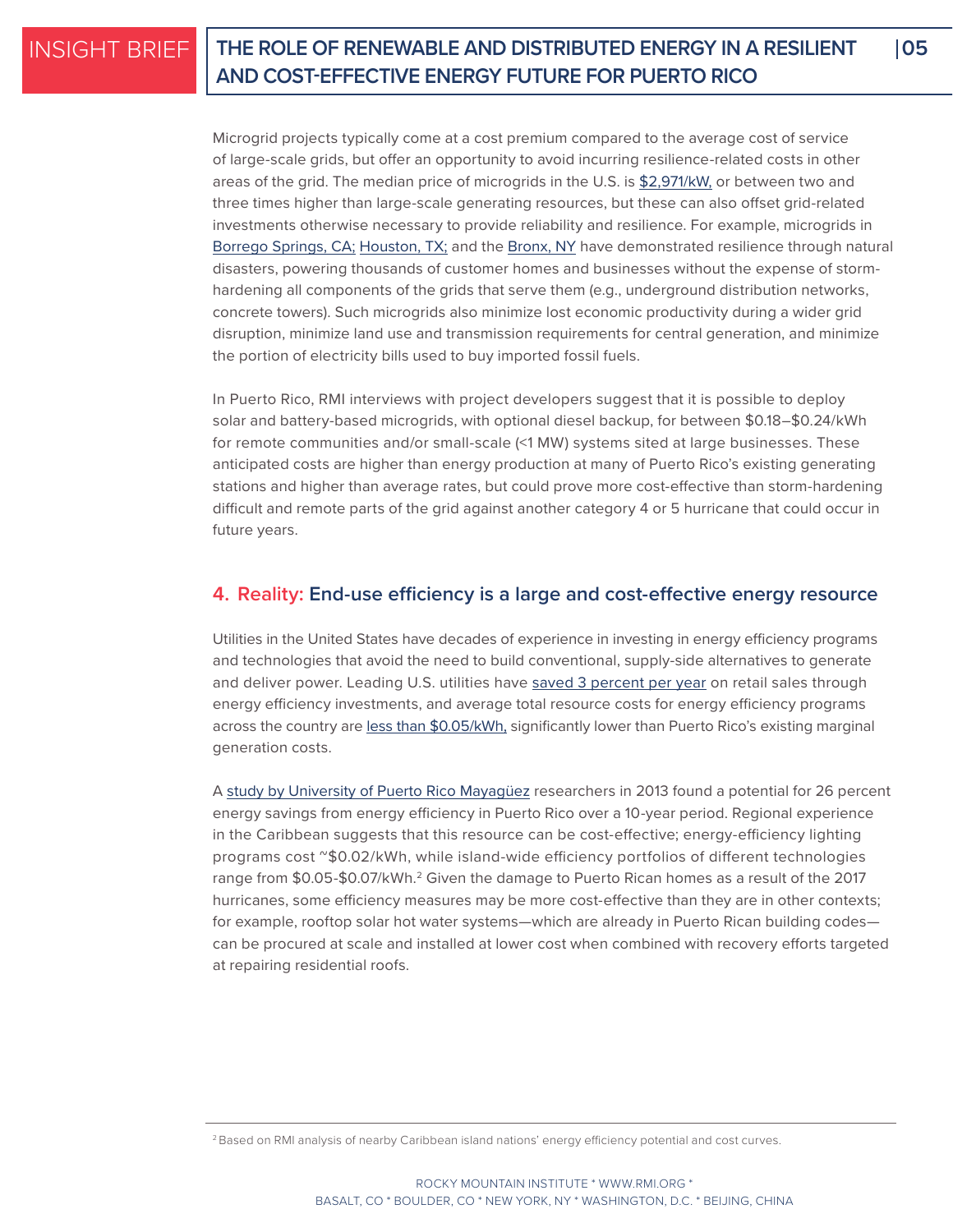#### **CONCERN: NEW ENERGY TECHNOLOGIES ARE NEITHER RESILIENT NOR RELIABLE IIIIIII**

### **1. Reality: Renewable energy can support a reliable grid, especially with storage**

Grid reliability refers to the ability of generators and the grid to meet power requirements on demand, at all times. While it is true that solar and wind do not generate power constantly, when viewed as part of a broader resource portfolio, renewable electricity generation can be a critical component of a reliable grid. The U.S. Department of Energy (DOE) 2012 Renewables Electricity [Future Study](https://www.nrel.gov/analysis/re-futures.html) found that up to 80 percent of U.S. electricity could be provided by renewable energy resources with no impact on reliability, and other more recent and detailed [DOE studies](https://www.nrel.gov/grid/ergis.html) have similarly shown high reliability with high levels of renewable energy. In island contexts, with smaller grids more difficult to balance in real time, high penetrations are still possible. This has been practically demonstrated in [Hawaii:](https://www.hawaiianelectric.com/clean-energy-hawaii/clean-energy-facts/about-our-fuel-mix) the islands of Oahu, Maui, and Hawaii currently achieve 11 percent, 25 percent, and 40 percent renewable energy respectively, with reliability much higher than Puerto Rico's primarily oil-based grid.

To support high-renewable grids, a growing number of demonstration projects have shown that renewables can provide advanced grid reliability services. The August 2017 Staff Report on [Electricity Markets](https://energy.gov/downloads/download-staff-report-secretary-electricity-markets-and-reliability) by the U.S. DOE found that "there is a growing understanding of the abilities of variable renewable energy (VRE) to economically contribute to grid flexibility and reliability." [Demonstration projects](https://www.nrel.gov/docs/fy17osti/67799.pdf) co-led by grid operators and a U.S. national lab have shown that a 300 MW solar power plant project can sustain system reliability as effectively and more efficiently than a natural gas plant, and its ability to provide a range of grid reliability services is ["comparable to, or](https://www.caiso.com/Documents/UsingRenewablesToOperateLow-CarbonGrid.pdf)  [better than, conventional resources.](https://www.caiso.com/Documents/UsingRenewablesToOperateLow-CarbonGrid.pdf)"

Renewables in Puerto Rico have historically made up only a small fraction (less than 3 percent) of the generation mix. With reliability in Puerto Rico a persistent concern before the hurricanes, any integration of renewables must consider the current grid fragility and the relative inflexibility of existing generators. However, leading U.S. states, including the islanded systems in Hawaii, have already demonstrated the capability to integrate 10–40 percent solar and wind generation into their systems, with no impact on reliability. With these lessons in mind, there is significant room for growth in renewable generation in Puerto Rico before the island reaches technical or economic limits, especially given the increasingly cost-effective trend of integrating storage with renewables to provide firm power when weather-driven generators are not available.

### **2. Reality: Renewable energy and energy storage can improve grid resilience**

The resilience of an electric system refers to how quickly and how well it can recover from a widespread outage. A system's resilience is dictated by the resilience of each component of the grid (e.g., whether individual generators fail during disruptions) as well as on the overall design of the system which can provide multiple paths to deliver electricity. Both renewable energy projects and conventional power plants tend to be very resilient to physical damage, but are only as resilient as the transmission and distribution system to which they are connected.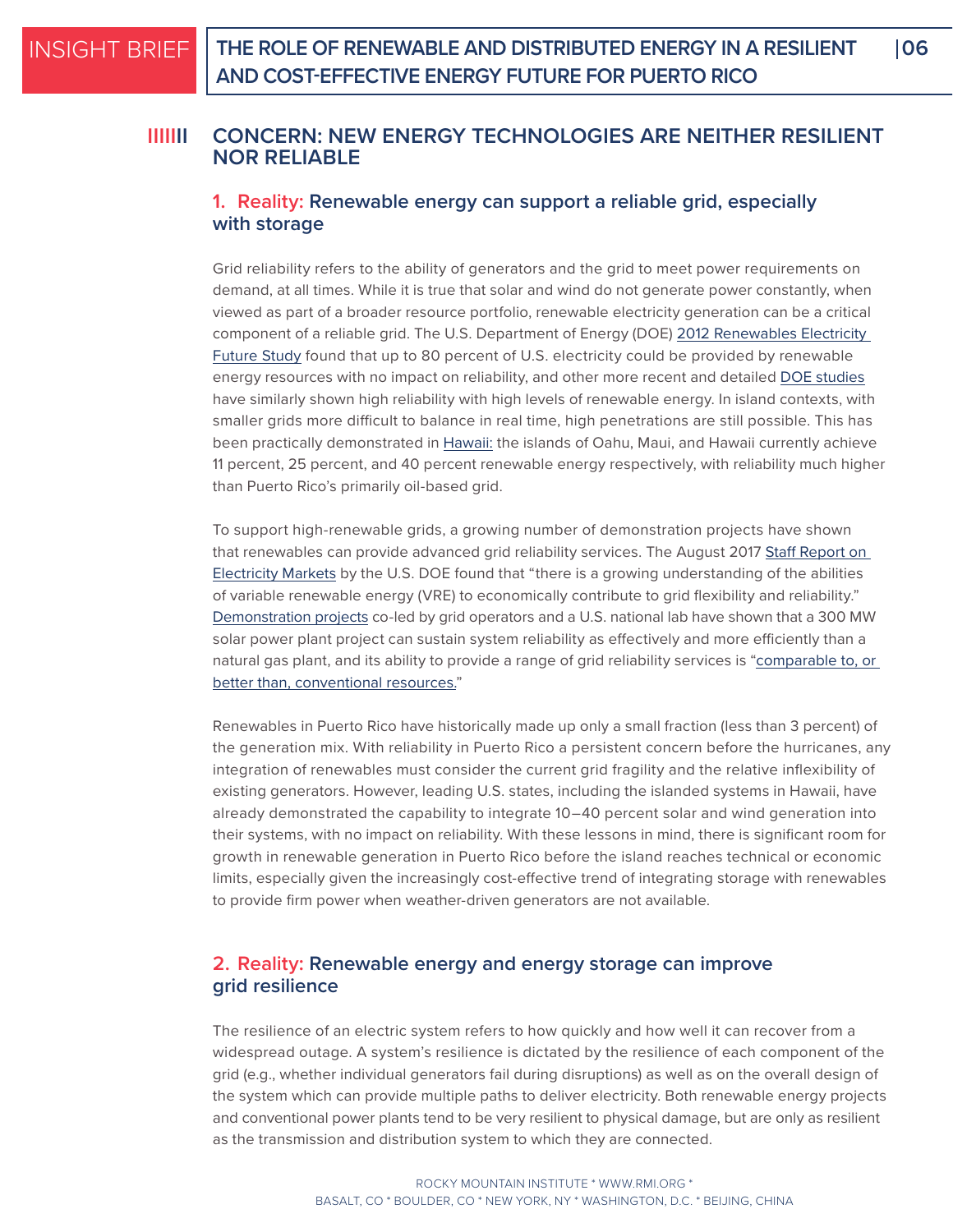## **THE ROLE OF RENEWABLE AND DISTRIBUTED ENERGY IN A RESILIENT 07 AND COST-EFFECTIVE ENERGY FUTURE FOR PUERTO RICO**

Hurricanes in 2017 demonstrated the lack of resilience of transmission and distribution networks in Puerto Rico and other Caribbean islands, but confirmed that renewable energy generators are, in fact, very resilient. In Puerto Rico, 90 percent of utility-scale solar PV and wind capacity on the island is operating or ready to operate, while only two renewable energy generation sites were damaged.<sup>3</sup> Similarly, approximately 75–95 percent of residential solar systems remained physically intact.4 These statistics are likely to improve in the future as engineering, design, and installation lessons from 2017's hurricanes are applied to new projects, at moderate costs ranging from \$0.05 to \$0.15 per watt of installed capacity (e.g., a 3–15 percent capital cost increase).

The experience of Puerto Rico in 2017 demonstrates that the resilience of the power system has less to do with the resilience of generators, especially renewable facilities, and more to do with substations and transmission lines which were damaged and unable to allow intact renewable projects to feed power into the grid. While renewables proved themselves resilient to disruption, the grid itself kept them from serving customers' needs. A grid designed with renewable generators and energy storage nearer to customers, with modern interconnection standards, could mitigate this issue in the future.

#### **CONCERN: NEW ENERGY TECHNOLOGIES DO NOT HAVE A ROLE IN THE SHORT- OR LONG-TERM REBUILDING EFFORT IIIIIII**

### **1. Reality: Renewable energy and storage can be installed and commissioned quickly**

While renewable energy and battery storage projects were, until recently, generally timeconsuming to site and design, in the past two years developers have completed a number of projects in record time. Tesla, Greensmith Energy, and AES Energy Storage collectively deployed [more than 70 MW](https://www.greentechmedia.com/articles/read/aliso-canyon-emergency-batteries-officially-up-and-running-from-tesla-green) of large-scale lithium-ion storage in six months in the first half of 2016 in response to a grid emergency. In just five months in late 2016, AES built what was at the time the world's [largest lithium-ion battery](https://www.utilitydive.com/news/inside-construction-of-the-worlds-largest-lithium-ion-battery-storage-faci/431765/) to service a utility grid (120 MWh) for San Diego Gas & Electric. Similarly, Southern California Edison and Tesla completed a [30 MW/80 MWh battery storage project](https://electrek.co/2017/01/23/tesla-mira-loma-powerpack-station-southern-california-edison/) from contracting to completion in the four months from September–December 2016. Finally, in 2017, Tesla completed installation of the world's [largest lithium-ion battery farm](https://www.vox.com/energy-and-environment/2017/11/28/16709036/elon-musk-biggest-battery-100-days) (100 MW/129 MWh) in under 100 days in South Australia.

The same haste has also recently been achieved in Puerto Rico. In the aftermath of the hurricanes, companies have already restored power to several businesses and communities on the island with combined solar and storage projects, completed in a matter of days or weeks.<sup>5</sup> These projects range from "centers of refuge" that provide basic services like Wi-Fi and phone charging, to largerscale projects that meet nearly the full needs of large facilities. Approximately five percent of Puerto Rico's population lives in remote, mountainous regions, and official estimates suggest those communities could require up to a year to get reconnected to the grid. Depending on available land, parking, or rooftop structures, these sites could be ideal candidates for microgrid solar and

 $^3$ Based on Pattern Energy's direct communications with individual plant owners as of 11/15/17.

<sup>4</sup> Based on RMI's direct communication with local project developers as of 11/28/17.

<sup>&</sup>lt;sup>5</sup> Based on RMI's direct communication with project developers (e.g., Tesla, Sunrun, sonnen).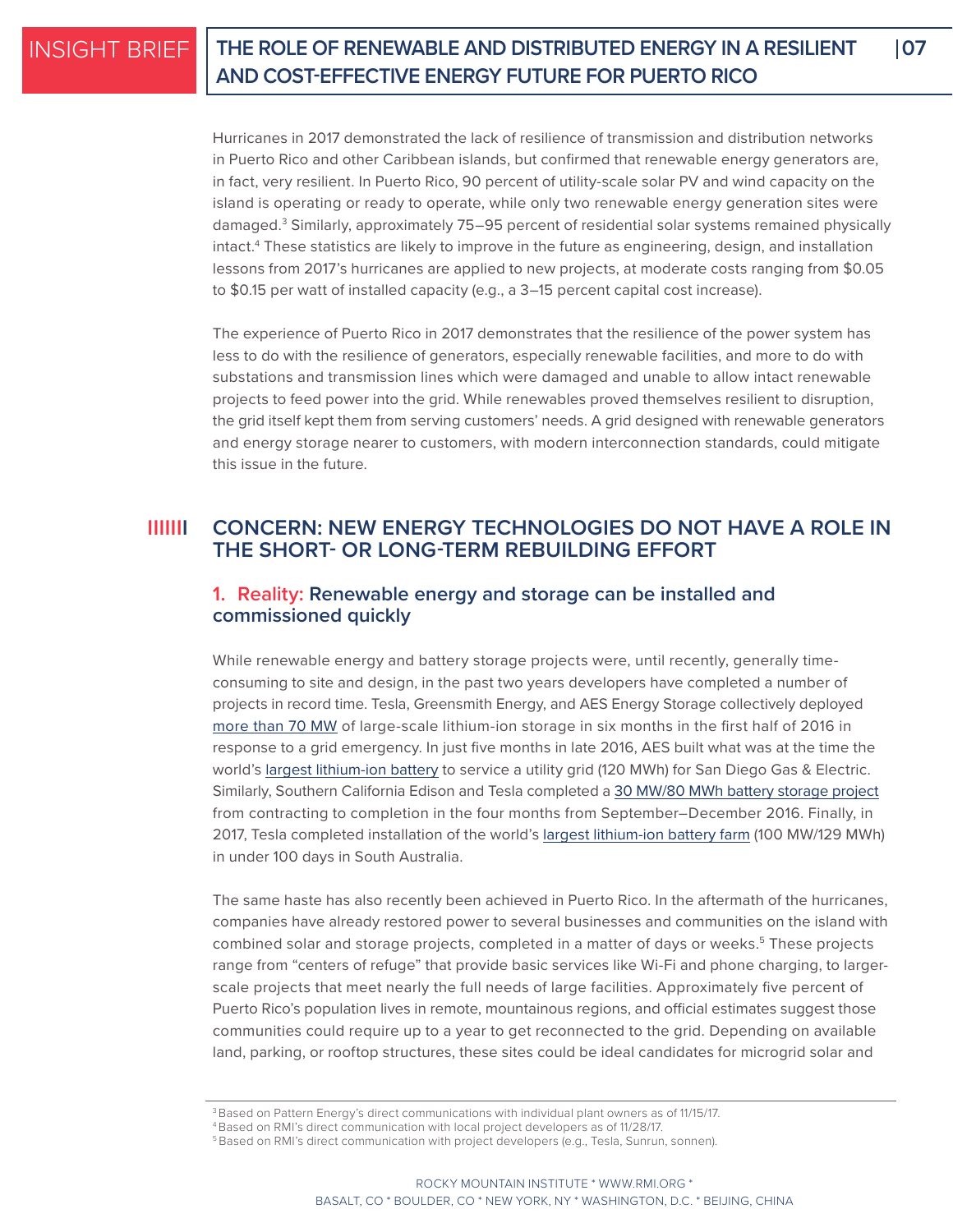## **THE ROLE OF RENEWABLE AND DISTRIBUTED ENERGY IN A RESILIENT 08 AND COST-EFFECTIVE ENERGY FUTURE FOR PUERTO RICO**

storage systems, which could bring power back to these communities faster than a traditional rebuild in addition to providing numerous other longer-term benefits such as resilience, reliability, and lower cost.

### **2. Reality: There are net benefits to deploying new technologies both while the system is being restored and after restoration is complete**

In addition to their speed of deployment, renewable energy, energy storage, and microgrids offer numerous long-term benefits compared to rebuilding Puerto Rico's electric power system back to its expensive, vulnerable, and unreliable pre-hurricane state. Along with being resilient to disruption of the island-wide grid, distributed energy resources can have long-term value including low cost (e.g., the long-term price of new renewable projects is less than the operating cost of existing generation assets) and reliability (e.g., microgrids and energy storage can provide firm capacity and/or peak-shaving services to the island's main grid).

Distributed energy deployments around the U.S. and the world have demonstrated these longterm benefits in many instances. For example, renewable energy deployed in the U.S. over the last decade is causing a significant downward pressure on wholesale market prices, [offsetting the use](https://emp.lbl.gov/sites/default/files/lbnl_anl_impacts_of_variable_renewable_energy_final.pdf)  [of higher-cost, fossil fuel-fired generators.](https://emp.lbl.gov/sites/default/files/lbnl_anl_impacts_of_variable_renewable_energy_final.pdf) A [microgrid in San Diego, CA](https://www.greentechmedia.com/articles/read/byrom-washom-master-of-the-microgrid#gs.S=F1APo) offers the local utility peak capacity services to improve reliability during constrained periods on the grid, and other distributed energy resources (including energy storage) in California have been [aggregated](https://www.utilitydive.com/news/hiding-in-plain-sight-aggregated-ders-in-wholesale-power-markets/446292/) to mitigate price spikes and avoid scarcity in the regional grid.

The scale of these benefits in Puerto Rico is likely even greater than on the mainland U.S. Oil-fired power plants in Puerto Rico alone account for more than 55 percent of the total operating cost of generation. New energy technologies would take away the need to run such expensive generation and mitigate the macroeconomic impacts of fuel price volatility on the island's economy. They also could reduce system rebuild costs by flattening load curves and thus minimizing the need to build for higher peak loads, and potentially even enabling earlier decommissioning of Puerto Rico's aging generator fleet. These long-term cost savings should be carefully considered alongside the upfront capital costs required to add new technologies to the system.

#### **IMPLICATIONS OF EMERGING OPPORTUNITIES IIIIIII**

The improving economics and emerging capabilities of renewable energy, energy storage, and microgrids create an opportunity to set aside the grid design paradigms of the past and reinvest in Puerto Rico's grid in a way that allows for a resilient, cost-effective, and clean energy future for the island while making it a beacon for twenty-first-century power systems.

In the near term, there are no-regrets solutions that are cost-effective to implement as soon as possible, even as the island-wide grid itself is rebuilt. Solar PV and storage systems, in particular, can be deployed quickly and provide value in the short and long term. Investments in energy efficiency and other large-scale renewable energy projects, as well as improvements to existing thermal assets, can provide long-term cost savings and reliability benefits.